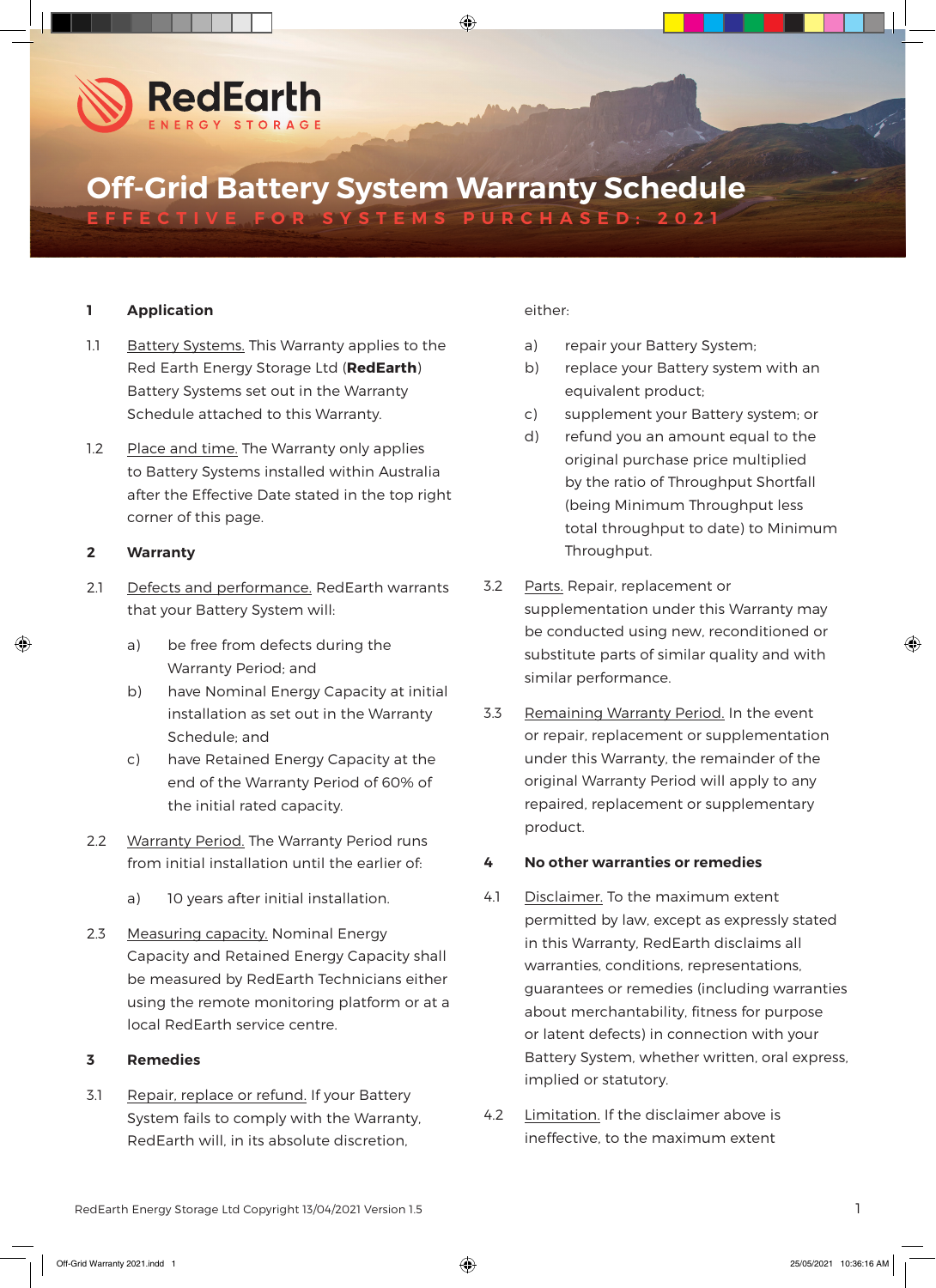◈

permitted by law, RedEarth limits the duration of and remedies for any other warranty, condition, representation or guarantee to the duration and remedies described in this Warranty.

### 5 Exclusions

◈

- 5.1 No application. This Warranty does not apply to any defect or shortfall in Nominal Energy Capacity or Retained Energy Capacity arising from:
	- a) transport, storage, handling, installation, commissioning, modification, operation, maintenance, service or repair of your Battery System other than in line with the applicable Installation Manual and User Manual as published at website www.redearth.energy and updated from time to time;
	- b) installation, commissioning, modification, service or repair of your Battery System other than by a technician authorised by RedEarth;
	- c) failure to operate, maintain or arrange service of your Battery System in line with the User Manual;
	- d) use of your Battery System in conjunction with plant, equipment or components described as incompatible (or in similar terms) by the User Manual;
	- e) use of your Battery System in or exposure of your Battery System to weather, climates or site conditions described as unsuitable (or in similar terms) by the User Manual;
	- f) abuse, misuse, recklessness or negligence; or
	- g) events and their effects beyond the reasonable control of RedEarth (such as lightning, flood, cyclone, fire or power or voltage surges).
- 5.2 No cover. This Warranty does not cover:
- a) fair wear and tear;
- b) degradation of consumable components;
- c) scratches, stains, moulds, dents or marks that do not have, or corrosion or weathering that does not have an adverse impact on performance;
- d) noise or vibration that does not have, an adverse impact on performance;
- e) theft (including theft of components); or
- f) damage or deterioration that occurs after expiration or voiding of the Warranty Period.

#### 6 Requirements and restrictions

- 6.1 Internet connection. RedEarth needs remote access to your Battery System in order to effect firmware & software updates that may interrupt the operation of your Battery System from time to time. By connecting your Battery System to the internet, you consent to RedEarth effecting such firmware updates without further notice to you. If your Battery System:
	- a) is not connected to the internet for the Minimum Uptime of 75%; or
	- b) has not been registered with RedEarth,

RedEarth will not be able to honour this Warranty for the Warranty Period. RedEarth will endeavour to notify you if RedEarth becomes aware that your Battery System has lost internet connection.

6.2 No unintended use. Your Battery System is not intended for use as a primary or back-up power source for life-support systems, other medical or in any other circumstance where product failure could cause or contribute to personal injury or serious property damage. RedEarth reserves the right to refuse to service your Battery System if it is used in these ways, and disclaims all liability arising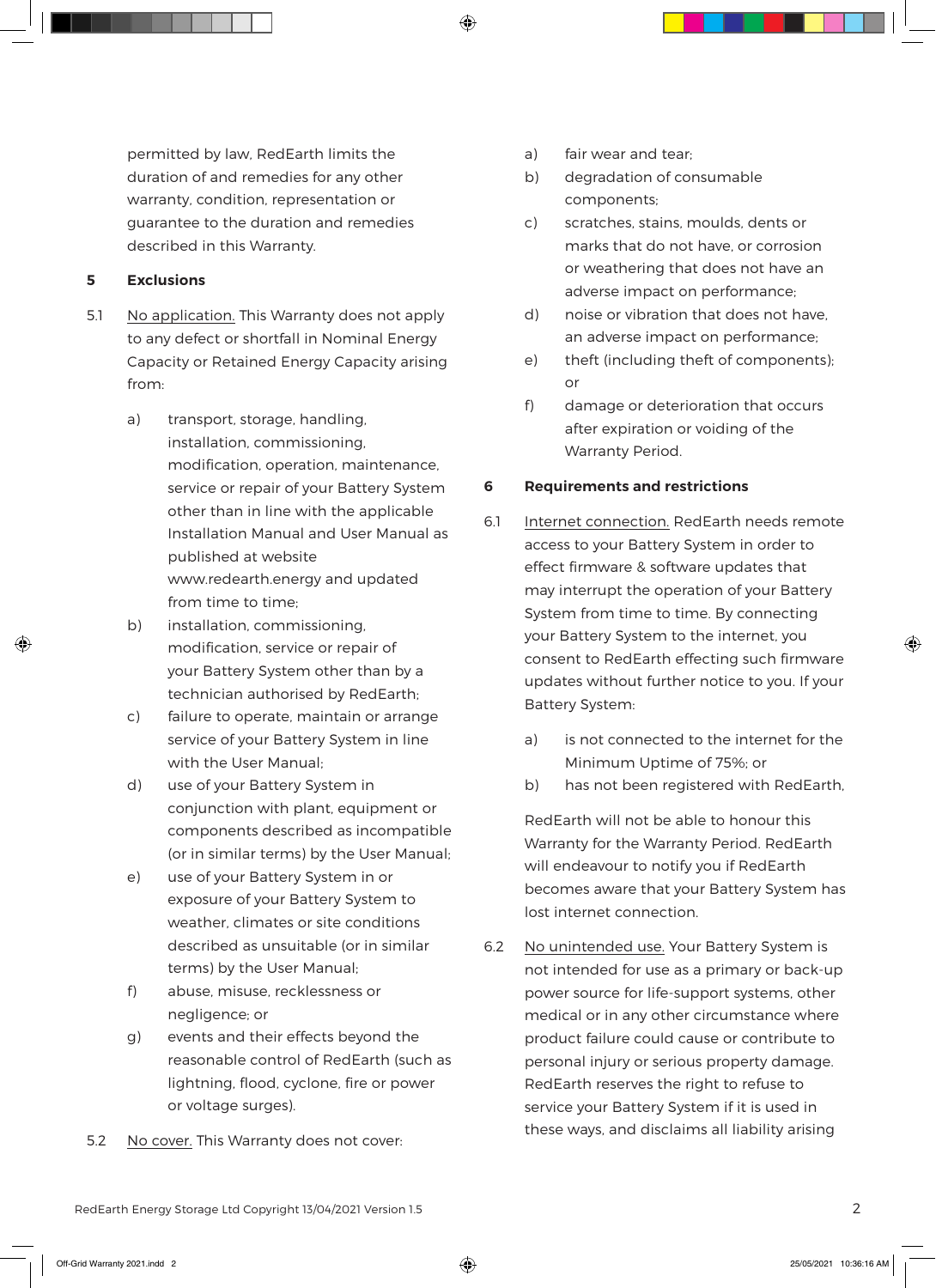from its service or refusal to service in such circumstances.

# 7 Limitation of liability

- 7.1 No consequential loss. To the maximum extent permitted by law, RedEarth will not be liable for any consequential, incidental, indirect, exemplary, punitive or special damages in connection with the Battery System, regardless of the form of action and whether RedEarth had been informed about or might have anticipated the possibility, probability or magnitude of such loss or damage. For clarity, RedEarth will not be liable for loss (including loss by a third party) of use, enjoyment, convenience, production, contracts, revenue, profit, reputation, data or opportunity to earn, build or use the foregoing items or increased operating costs (including the cost of procuring substitute equipment or services) or financing costs.
- 7.2 Liability limit. To the maximum extent permitted by law, RedEarth's total liability (under contract, tort, statute or otherwise) to you in connection with this agreement is limited to the amount paid for your Battery System plus transport costs reimbursable to you under this Warranty.

### 8 Further rights and remedies

- 8.1 Local law. This Warranty gives you specific rights and its terms apply to the maximum extent permitted by applicable law; however, you may have further rights or remedies under the law of your country, state or province. For example, some jurisdictions may not permit disclaimers or limitations of liability, and some of these may not apply to you.
- 8.2 Australian Consumer Law. Nothing in this agreement limits the Australian Consumer Law (being schedule 2 to the Competition

and Consumer Act 2010 (Cth)). In line with the Australian Consumer Law, set out below in italics is prescribed wording that applies to certain customers, and which does not give you any rights you do not otherwise have.

Our goods come with guarantees that cannot be excluded under the Australian Consumer Law. You are entitled to a replacement or refund for a major failure and compensation for any other reasonably foreseeable loss or damage. You are also entitled to have the goods repaired or replaced if the goods fail to be of acceptable quality and the failure does not amount to a major failure.

# 9 Claim process

⊕

- 9.1 Contact authorised dealer. To make a claim under this Warranty, you should first contact the authorised dealer who sold you your Battery System.
- 9.2 Contact RedEarth. If you did not purchase your Battery System from an authorised dealer, or if you purchased it directly from RedEarth, you should contact RedEarth by means set out in the table immediately below, as updated from time to time and published at website www.redearth.energy.

| <b>RedEarth Contact Details</b> |                           |
|---------------------------------|---------------------------|
| <b>Address</b>                  | 15 Fienta Place           |
|                                 | Darra, Brisbane, QLD 4076 |
|                                 | <b>AUSTRALIA</b>          |
| Email                           | info@redearth.energy      |
| Phone                           | (07) 3279 6707            |
|                                 | +61 7 3279 6707           |

- 9.3 Provide details. In order to be processed, your claim needs to include:
	- a) proof of original purchase of your Battery System from RedEarth or an authorised dealer;

⊕